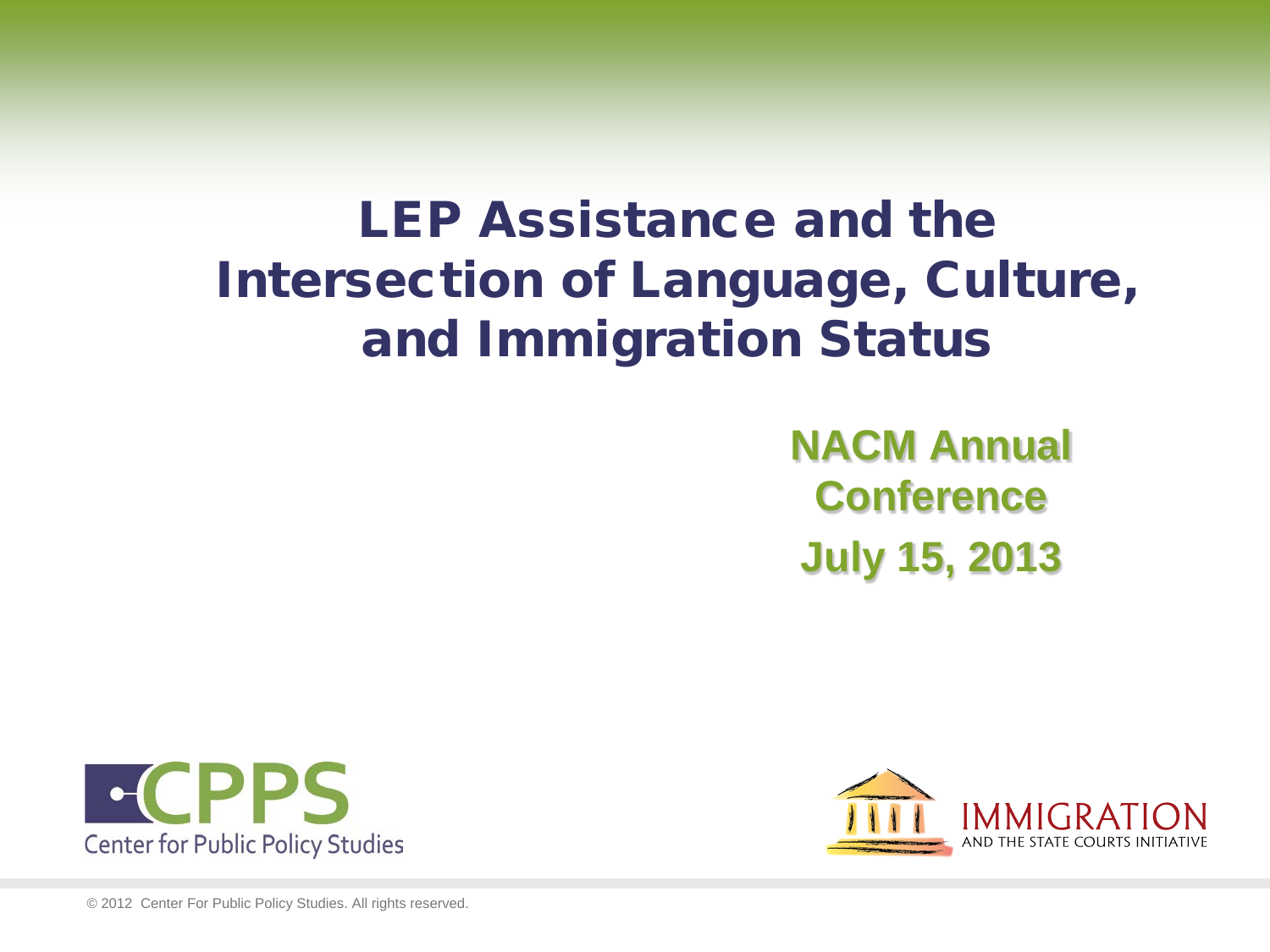# Carmel Capati Jose Octavio Guillen John Martin Steven Weller





© 2012 Center For Public Policy Studies. All rights reserved.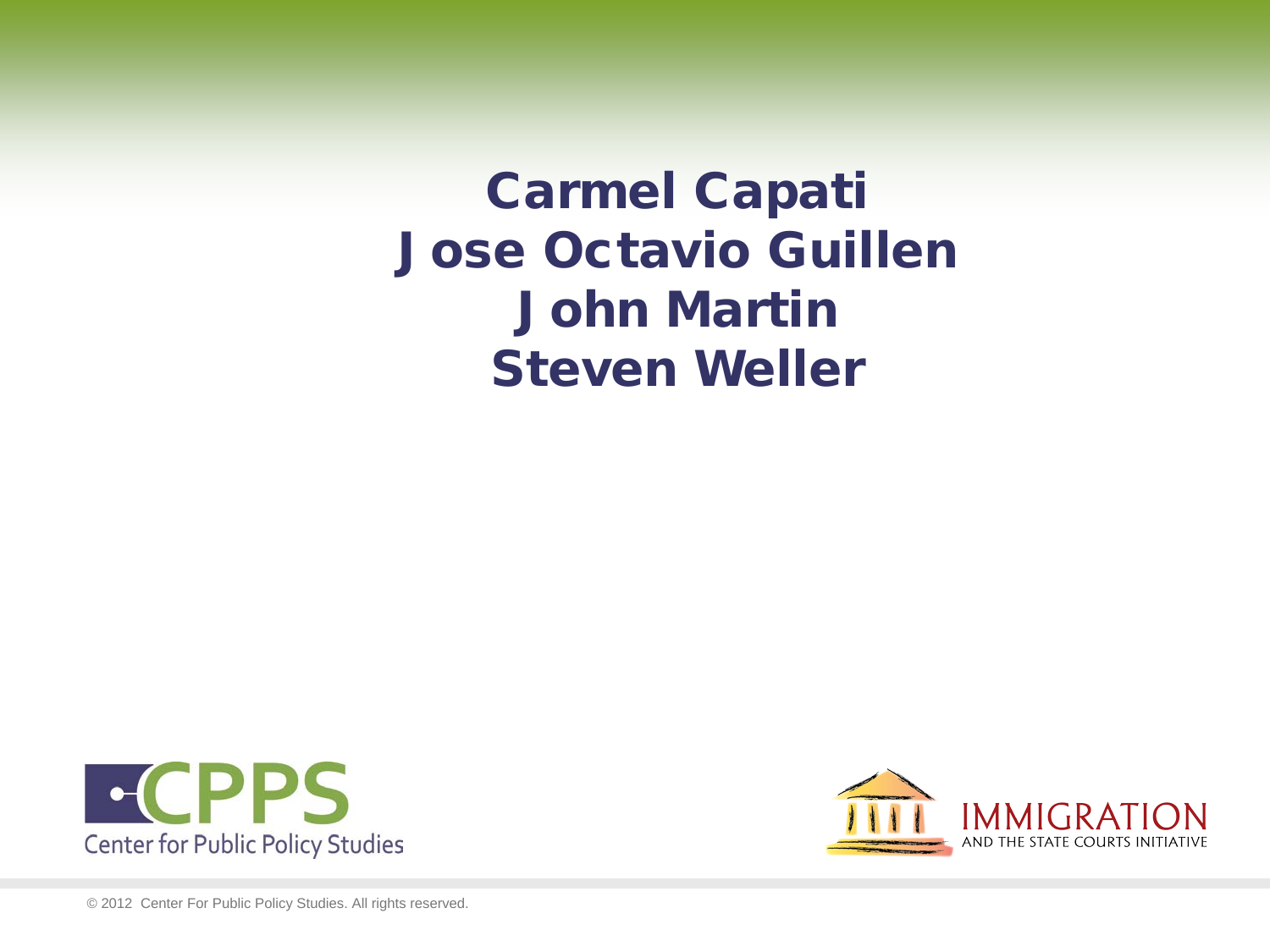# What Does the Intersection of Language, Culture, and Immigration Status Mean for LEP Assistance in the State Courts





© 2012 Center For Public Policy Studies. All rights reserved.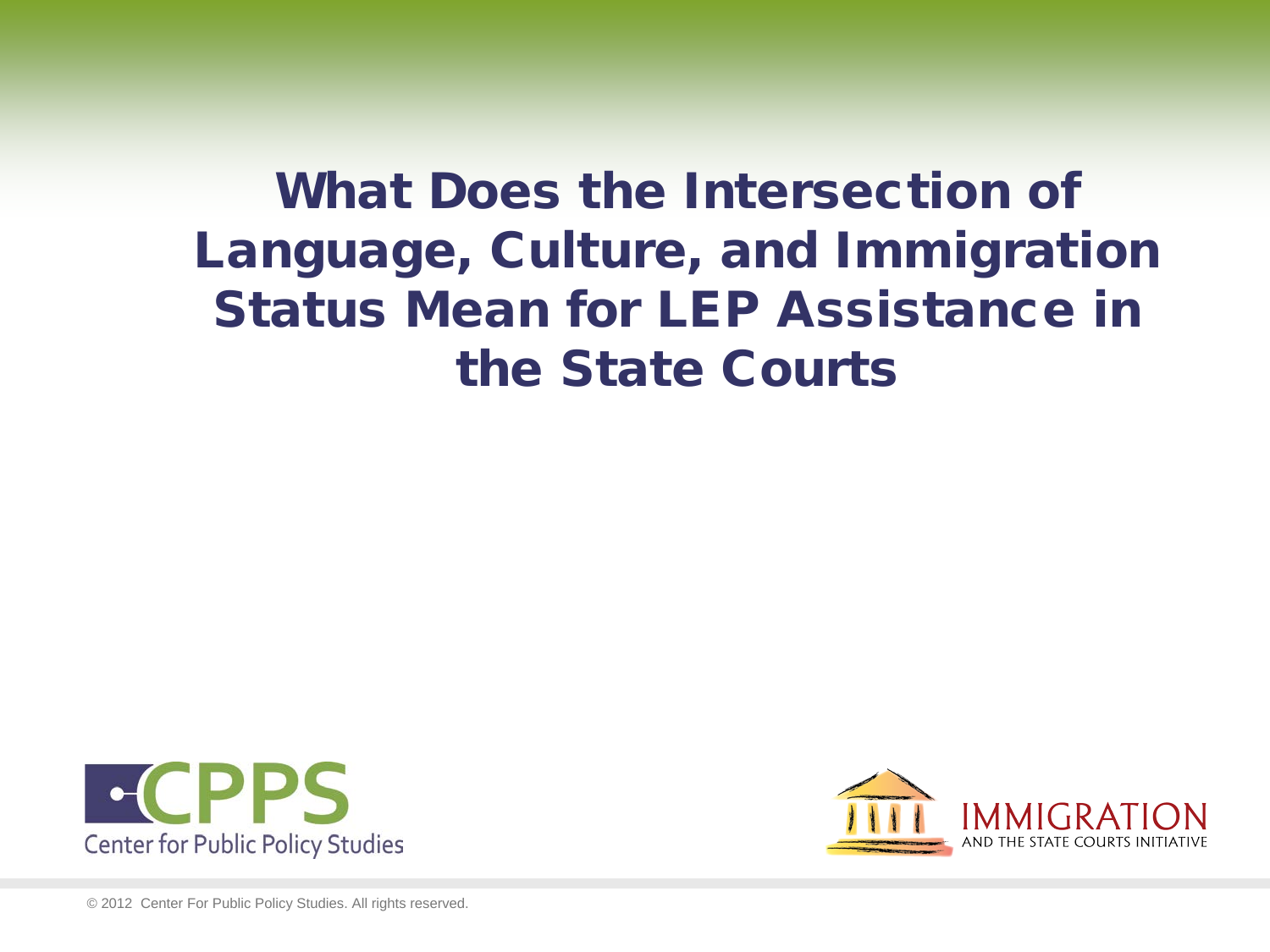

#### Description of the LEP Population

- 52 Million US residents over five years of age (20%) do not **speak English at home.**
- **8 Million more than ten years ago.**
- **25.2 Million considered LEP (9%).**
- **80% LEP increase between 1990 and 2010.**
- **California, Texas, New York, Florida, Illinois, New Jersey are the big five but increasing need across entire nation.**
- **1990 Top languages were Spanish, Chinese, French, German, Italian.**
- **2010 Spanish, Chinese, Vietnamese, Korean, Tagalog and Russian.**
- **Huge variation among states and communities.**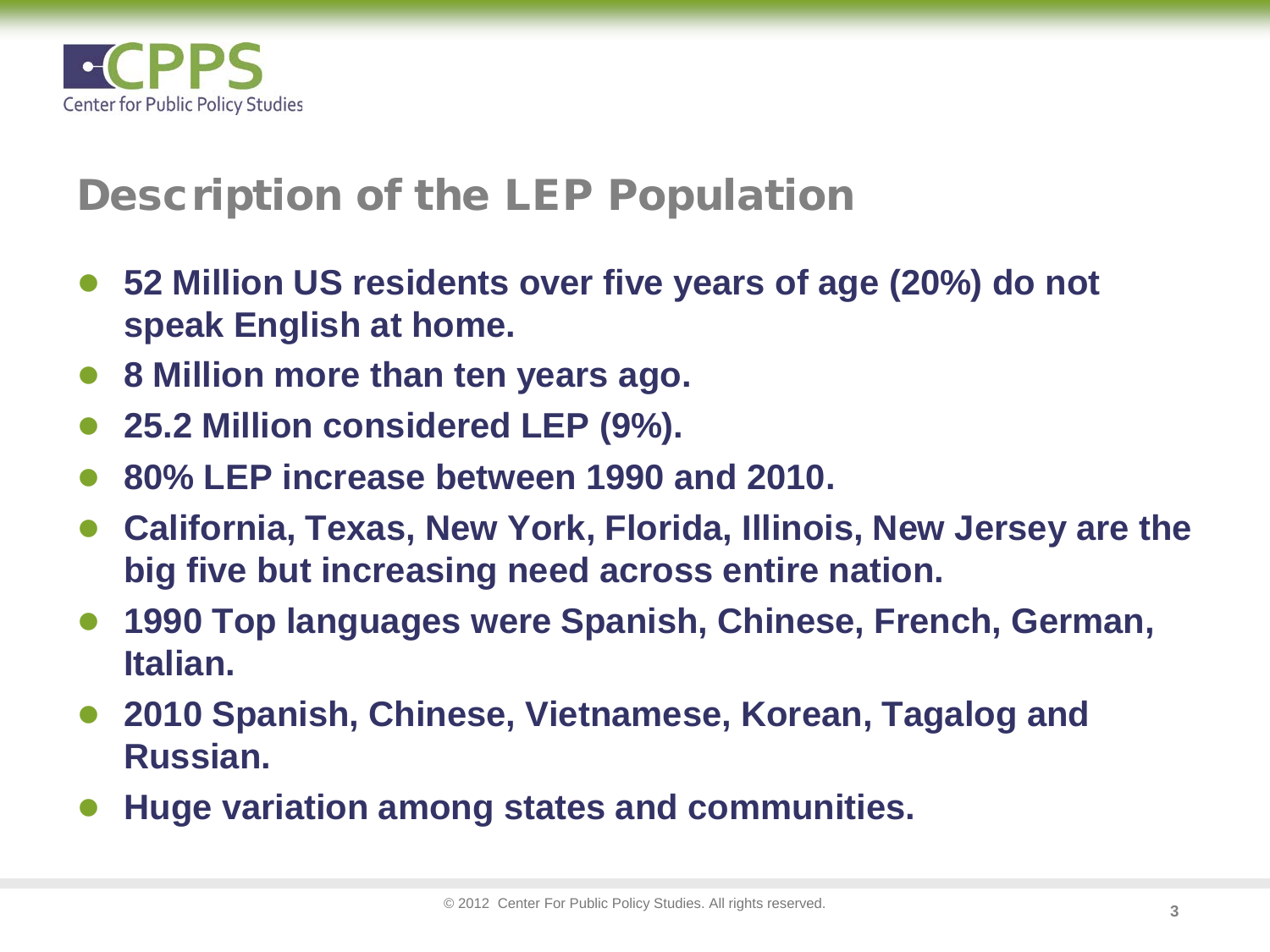

Description of the Origins of LEP Population

- **40 Million foreign born US residents**
- **About 17 Million (42%) are Naturalized US Citizens**
- **About 12 Million in US lawfully but non-US Citizens**
- **Remaining 11 Million foreign born residents are in US unlawfully (Over 63% of unlawful FB population have been in US 10 or more years.)**
- **Additional 62 Million non-US residents visited US in 2011**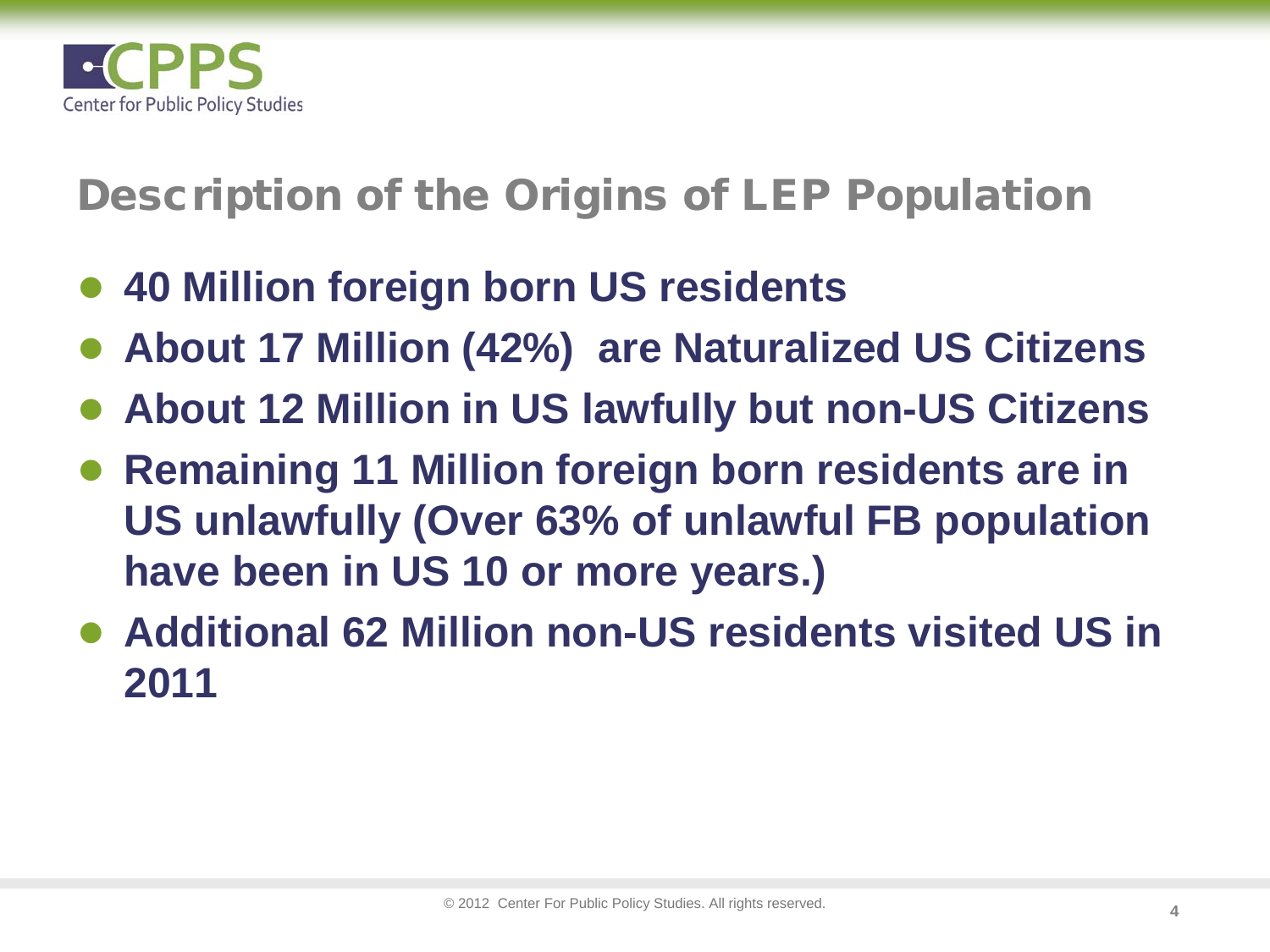

The Language, Culture, Immigration Status Nexus

- **There long has been a nexus among language, culture, and immigration status but that nexus increasingly has become more complicated.**
- **Individually, language, culture, and immigration status are important especially from a procedural fairness/justice prospective and the nexus among the three also must be considered.**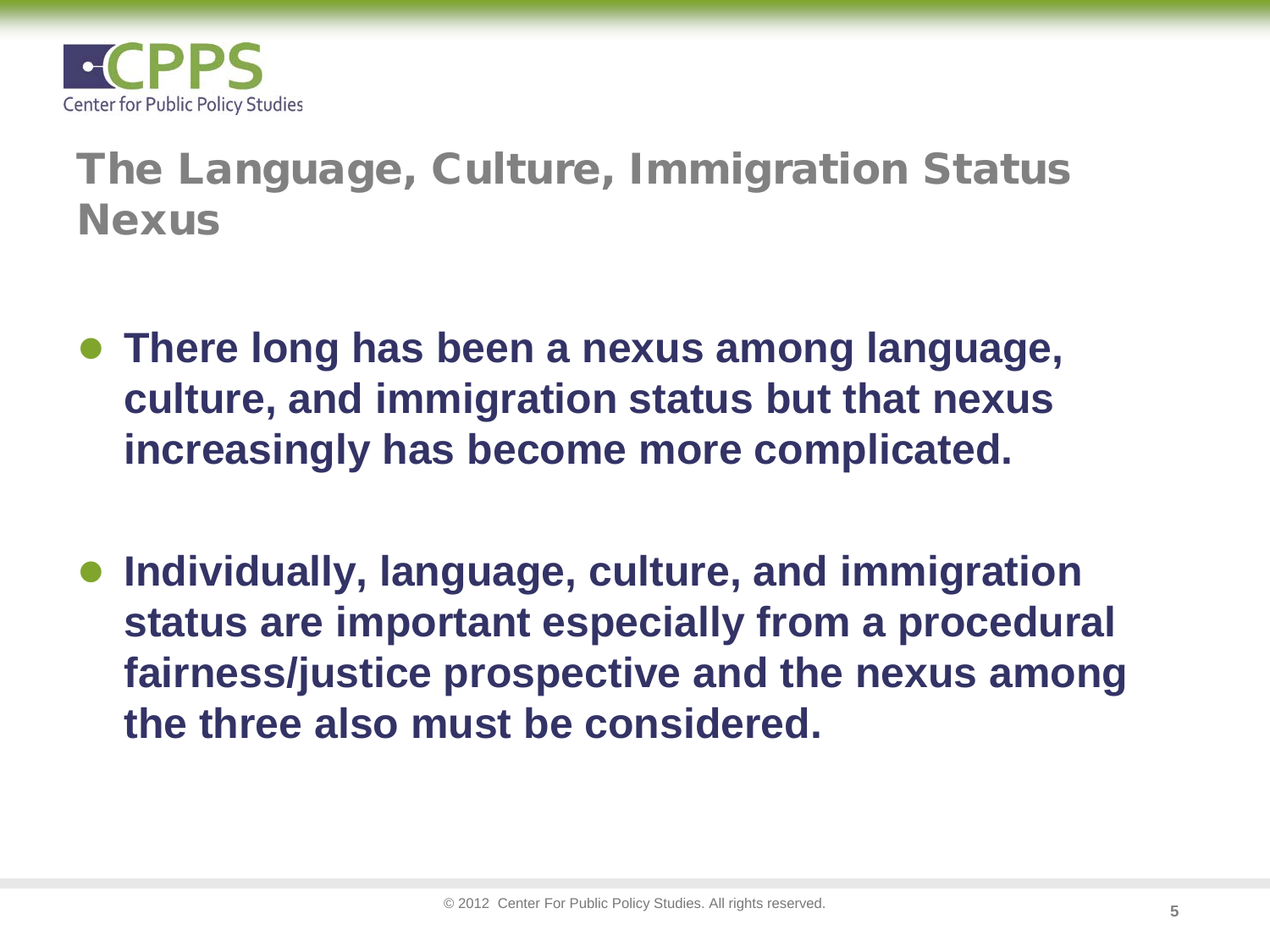

### The Language, Culture, Immigration Status Nexus And Procedural Justice

- **Respect + Voice + Neutrality + Trust = Procedural Fairness**
- **Figure 1 (page 12) in hand-out**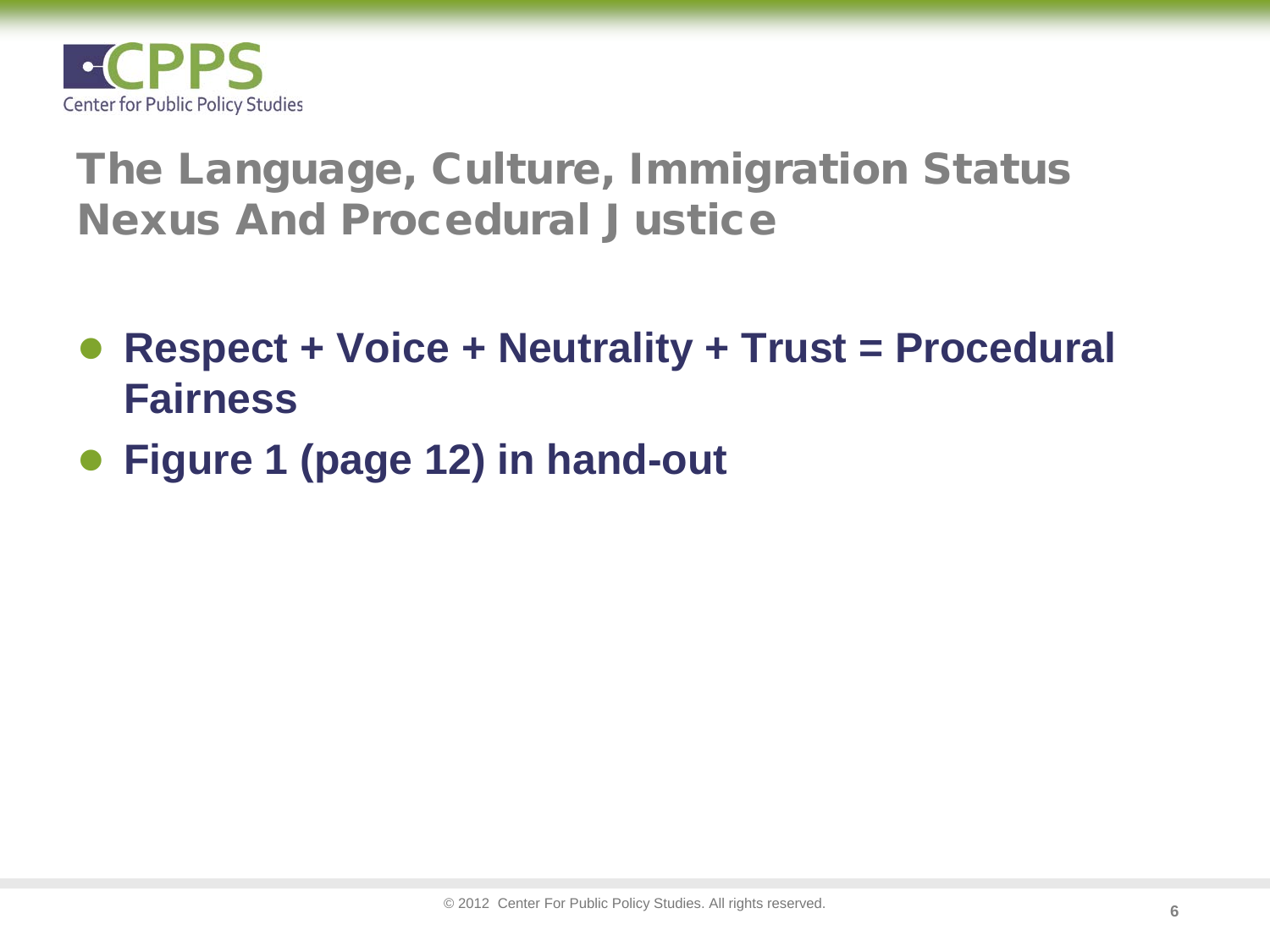

# Importance of Language

- **Language is the most basic tool of the courts**
- **Provides insights to culture and immigration status**
- **Procedural fairness and justice are nonexistent without quality language assistance services**
- **Compliance with DOJ requirements and ABA expectations**
- **Words mean nothing without context**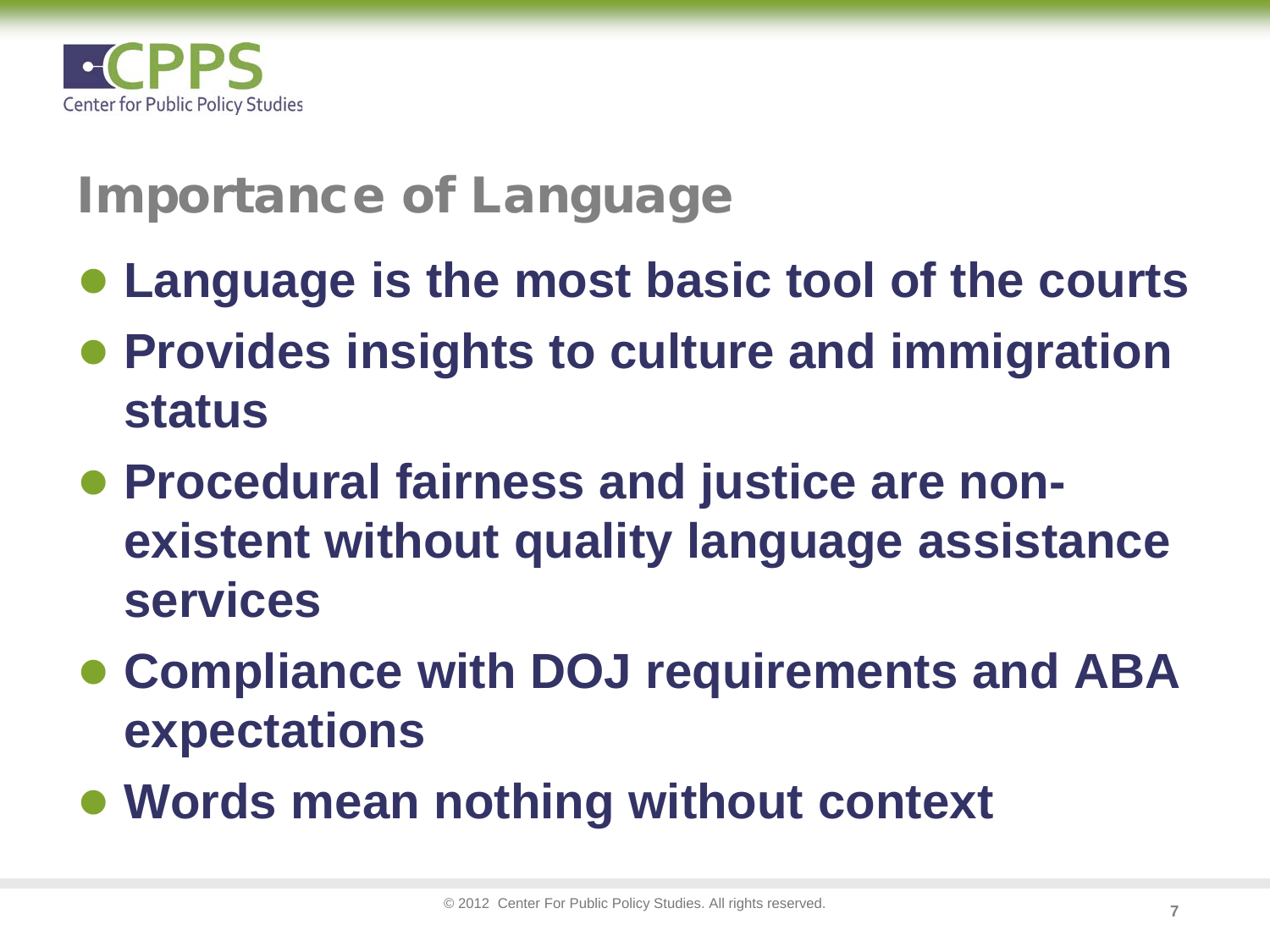

### Language Matters – What Interpreters Do

- **Qualified interpreters orally transfer the meaning of statements to and from English and the language spoken by the LEP person in the context of a court proceeding**
- **No omissions or additions**
- **Conserving the meaning, tone & style**
- **Dialect, slang and specialized vocabulary**
- **Not** "**word-for-word translation**"
- **Produce a legal equivalence**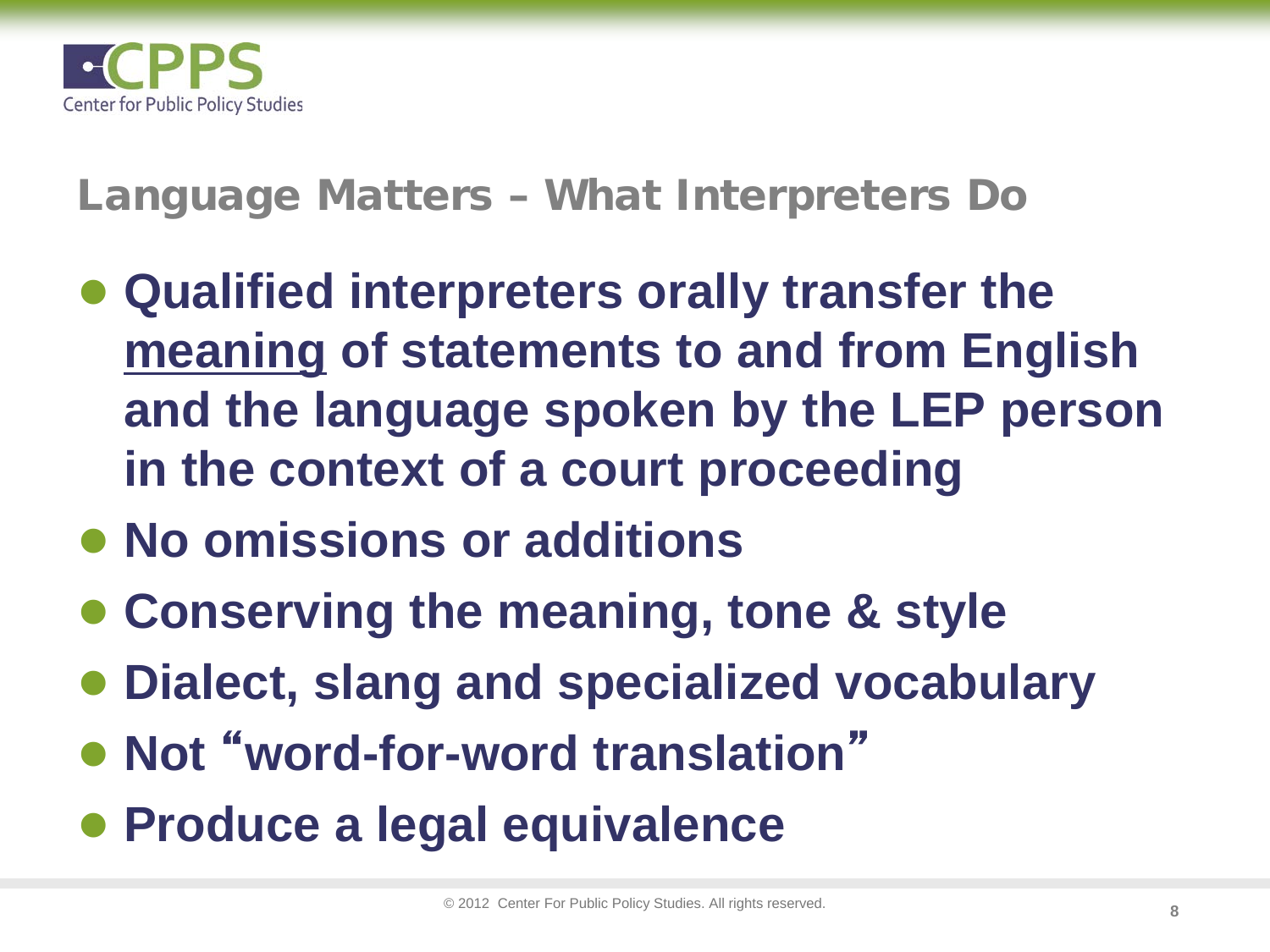

## Language Matters

- **Mississippi: Cirila Baltazar Cruz — an undocumented immigrant lost custody of her daughter in November 2008**
- **County officials said Cruz' immigration status, lack of English-language skills & breastfeeding amounted to negligence**
- **Interview at hospital was conducted with a Spanish interpreter where she allegedly agreed to give up baby for adoption**
- **Mother spoke Chatino not Spanish**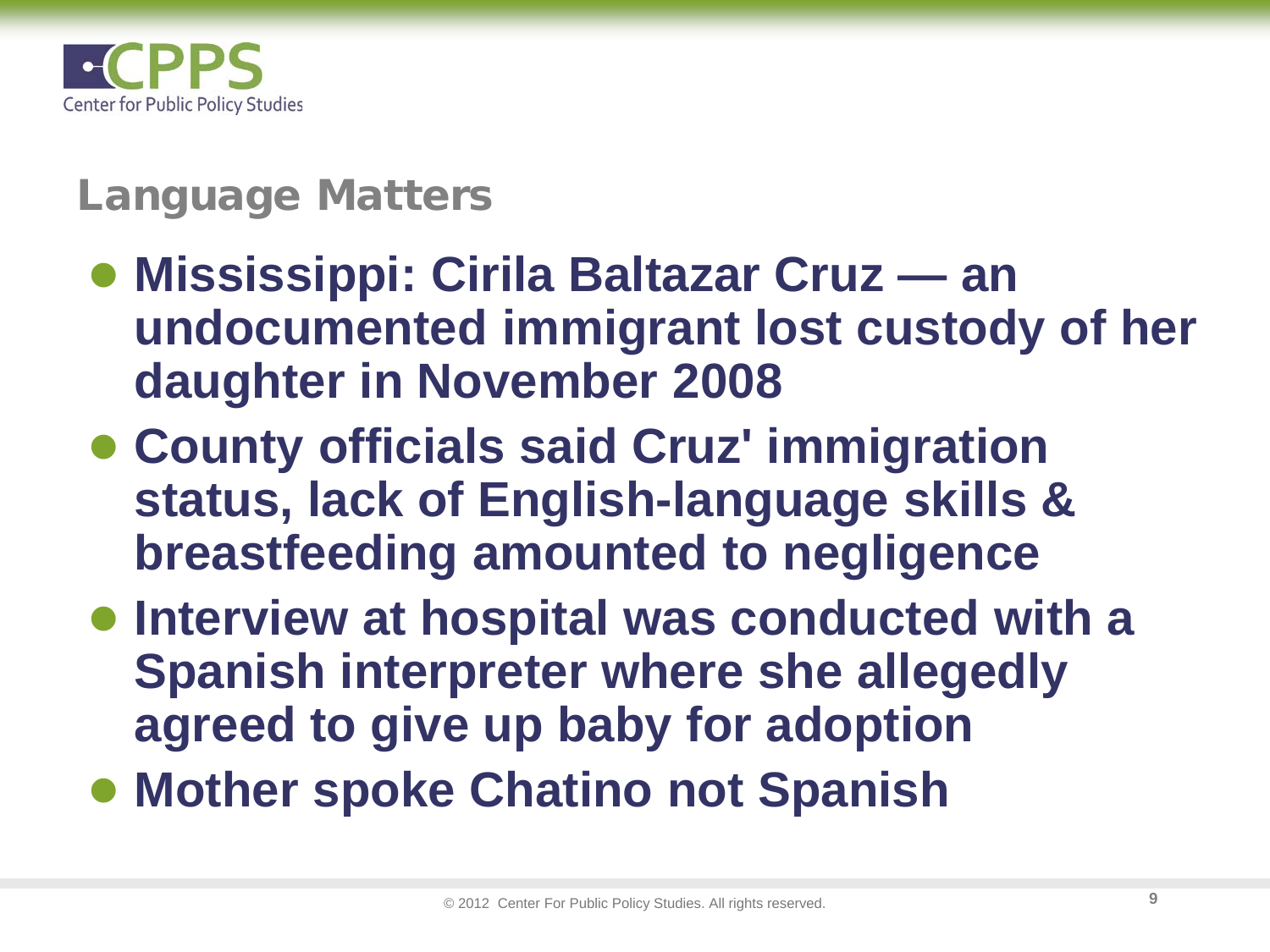

### Culture Matters

#### **Examples from own experience.**

- **Immigrant from Guatemala and ESL student**
- Mother after more than 40 years living in California insists on **having one of my sisters accompany her to visit her doctor. One day she calls asking me to pray for her because she was having one her kidneys removed. I later found out that she went to the doctor alone and misinterpreted a simple outpatient procedure for a serious surgery (not questioning authority-seeking clarity)**
- High recidivism and non-compliance of probationary terms by the **Latino defendants diverted for DUI and Domestic Violence in Napa County. One key contributing element was lack of culturally competent treatment providers- Also preventive education and outreach efforts by culturally appropriate staff (DA, Court, nonprofits) improved outcomes.**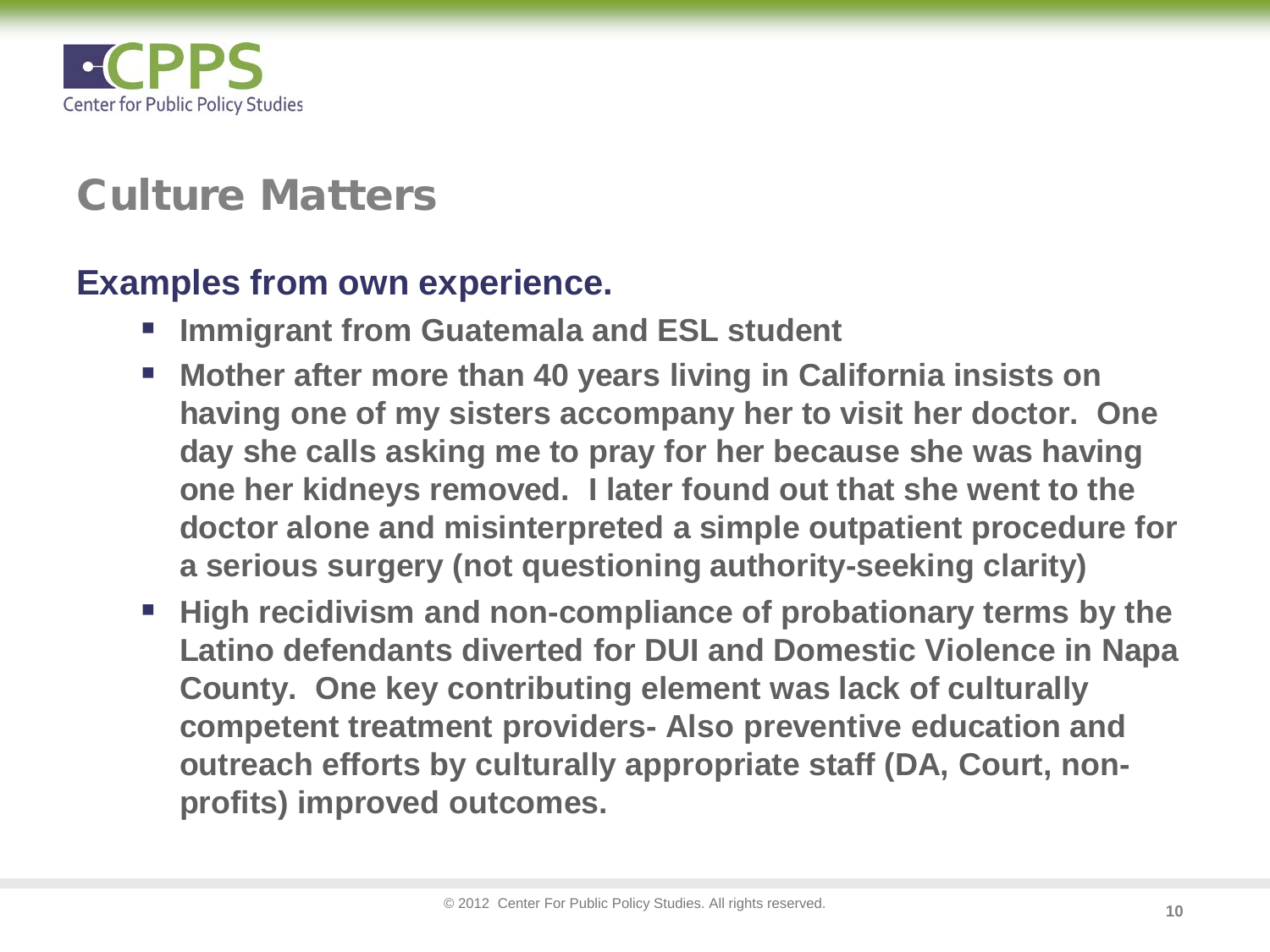

#### Culture Matters Continued

- **Bemba (Zambia) interpreter was needed for a family law domestic violence matter. After securing the only interpreter in Northern California, the litigant would not communicate with a stranger about her personal matters. A community-member acted as an intermediary to facilitate communications**
- **During a child custody and visitation mediation session for two Spanish-speaking parents/litigants, the mother indicated to the mediator that she was not willing to allow the father "to borrow" the child. The nuance of borrowing versus sharing custody, presented an opportunity for educating and learning.**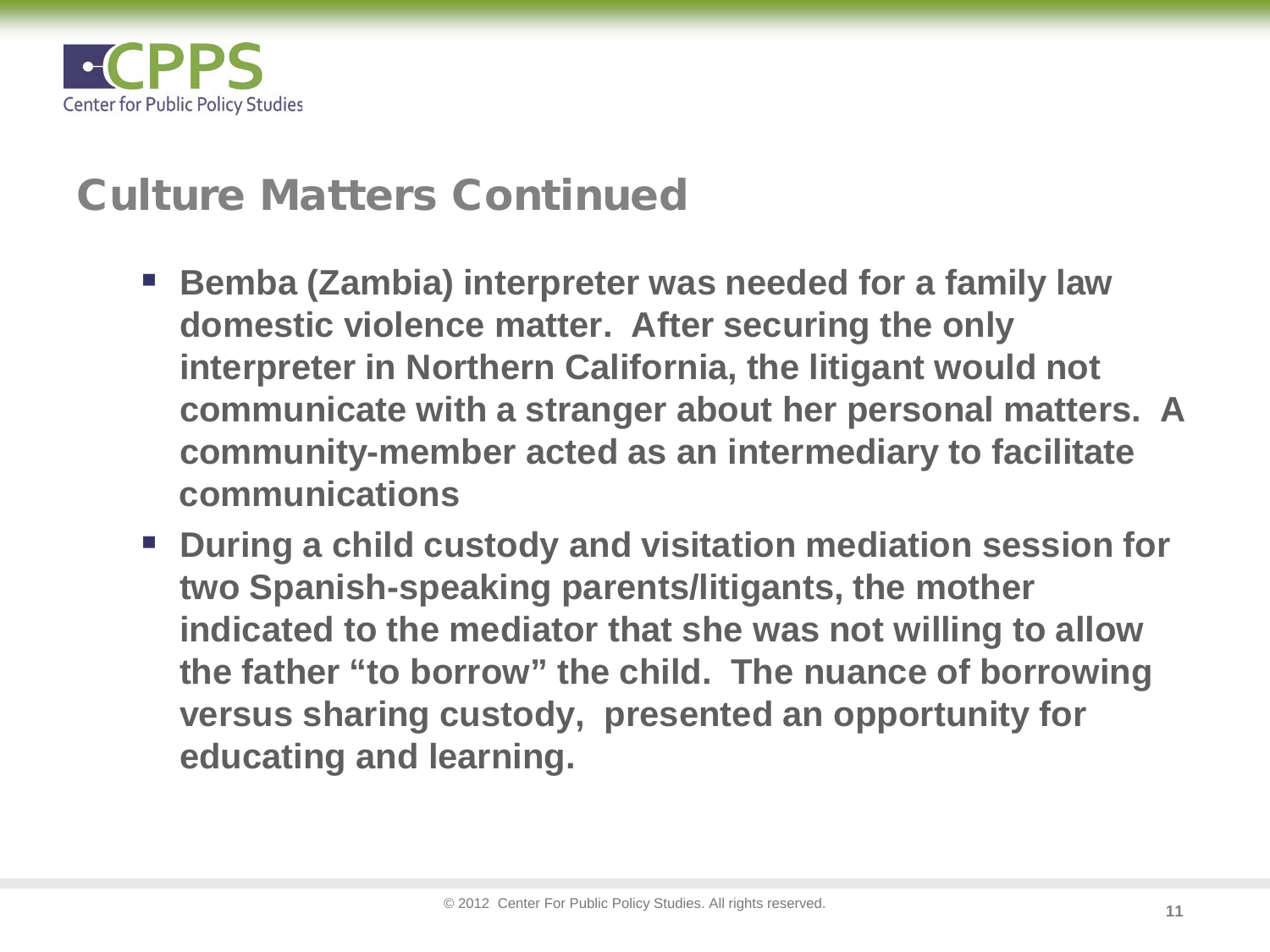

#### Culture Matters Continued

- **Imperial County Superior Court experiment**
	- **Creation of network of traditional and non-traditional partners**
	- **Started with creating honest and respectful relationships**
	- **Expanded resources and access to justice within a broader USA/Mexico Border community**
- **Example 3 Sonoma Superior Court-Piloting translation of court orders in Spanish in selected family law matters to determine the effect on compliance of court orders**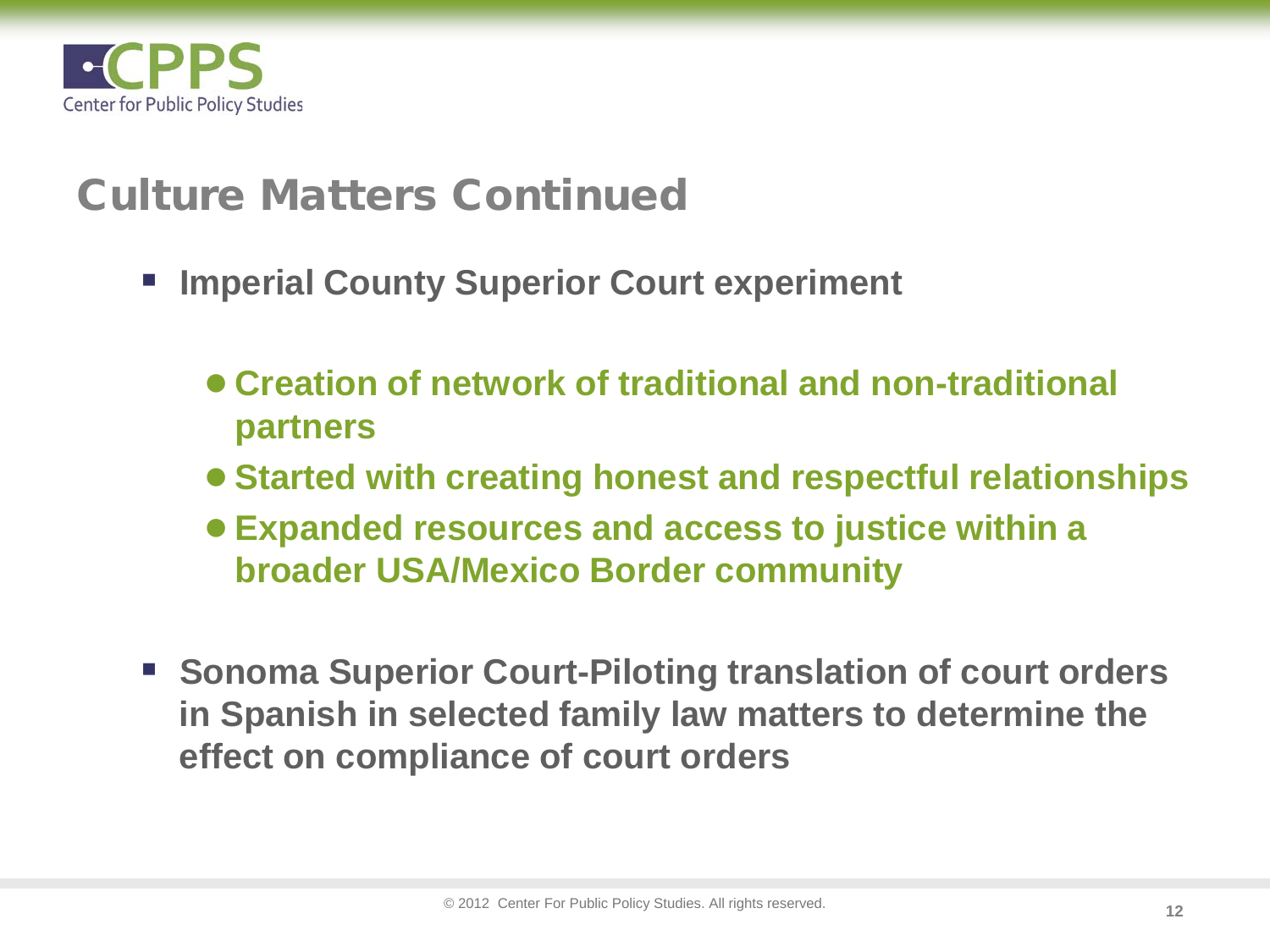

### Summary of Why Culture Matters in LEP Service Provision

- **Culture has a great influence on how people:**
- ●**define justice, conflict, disorder, authority, and many other critical aspect of justice;**
- ●**determine when and how it is appropriate to involve third parties**
- **– including the courts – in resolving problems and conflicts;**
- ●**communicate and describe events, causes, and consequences; and**
- ●**fashion responses or solutions.**
- ●**Also, culture profoundly affects notions of respect, voice, neutrality, and trust.**
- ●**Increasing gap between Anglo/European based culture of the courts and greater and greater numbers of LEP court users.**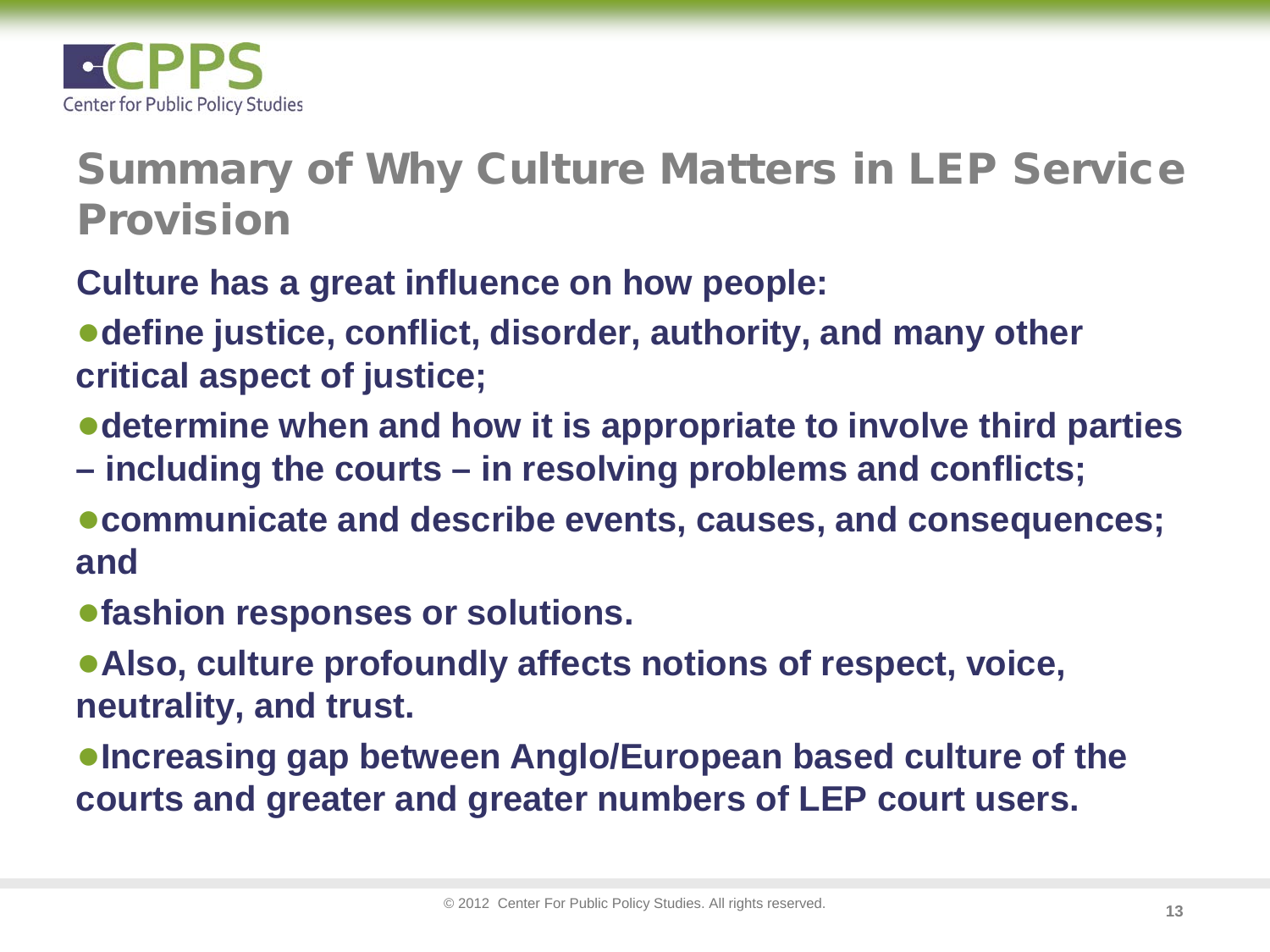

### Immigration Status Matters

### ● **Hypothetical Example Review**